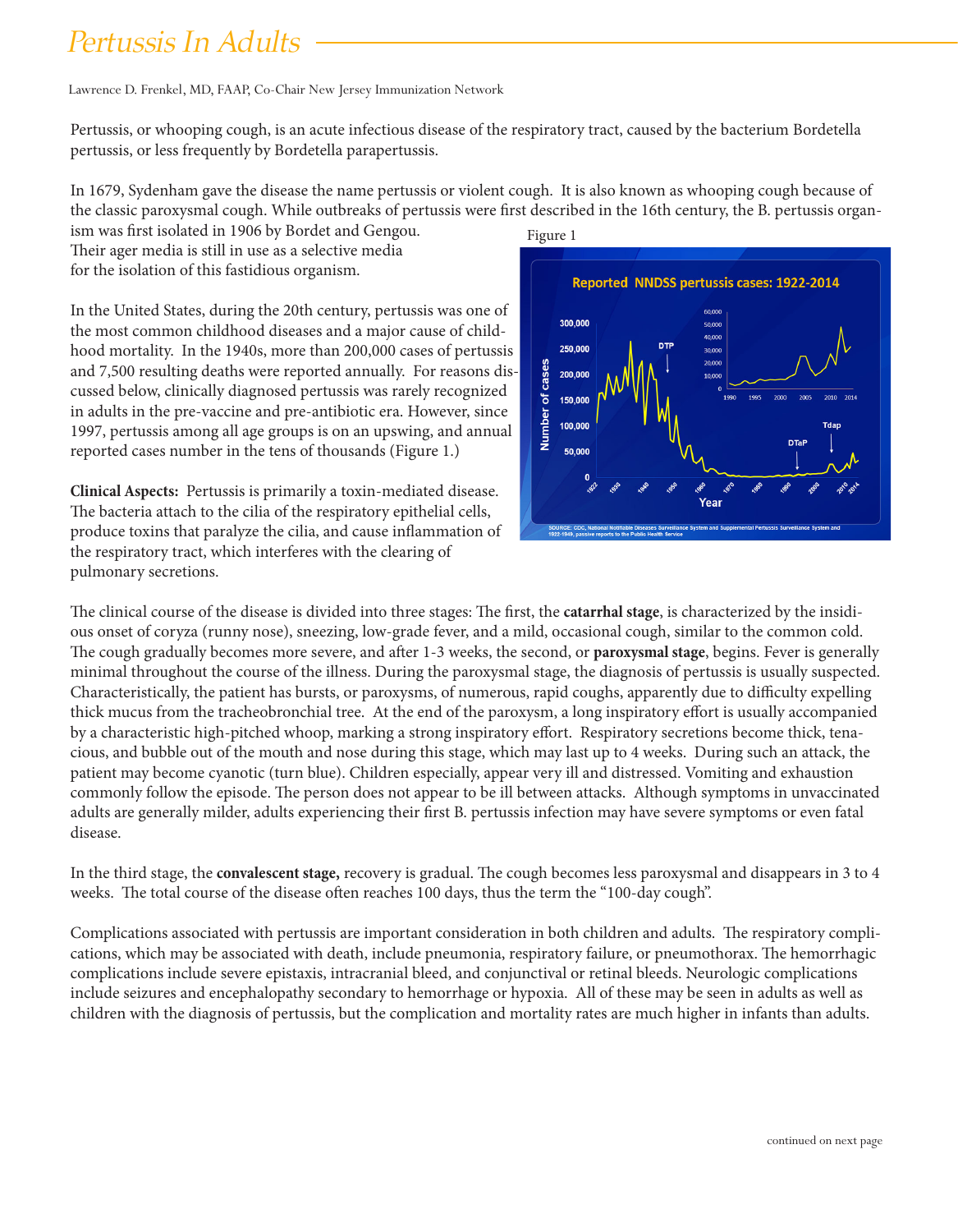**Pre-Vaccine Era Adult Pertussis:** Pertussis disease was fairly rare in adults prior to the advent of the pertussis vaccine, in part because most individuals experienced their first and most symptomatic episode as infants or young children because of the highly contagious nature of the B. pertussis organism. In addition, then as now, second or third episodes were diagnosed as a "cold" or not diagnosed at all. However, because the immunity from pertussis disease was not life-long, there were reinfections and subsequent episodes of usually but not always, mild disease. There does not seem to be good data regarding the duration or degree of immunity from an episode of clinical pertussis.

Regardless of the clinical immunity provided by recovery from a previous episode of pertussis disease, those who are infected but asymptomatic or diagnosed as having a "cold" may transmit the disease to other susceptible persons, including unimmunized or incompletely immunized infants and children. Exposure of adults to the highly contagious B. pertussis organisms, (with an attack rate of between 80 and 100%) from infants and children, provided occult boost of their immunity to pertussis, thus in part explaining the rarity of pertussis disease in adults. It is probable that the continued low incidence in adults during the pre-vaccine era was due to herd immunity and low colonization rates in infants and young children.

**Pertussis Disease in the Whole-Cell Vaccine Era 1948-1997:** Clearly, the incidence of pertussis disease in all age groups markedly decreased after the advent of whole-cell pertussis vaccine in 1948. It should be noted that the efficacy of the whole-cell vaccine was never optimal, ranging between 40 and 80%. As was the case with immunity after natural pertussis disease, waning immunity after the whole-cell vaccine also occurred. Rough estimates of the duration of immunity suggest a range of 5 to 10 years, which is especially important in older individuals. Adult cases were recognized during the whole-cell vaccine era, perhaps at a higher incidence that during the pre-vaccine era, and transmissions from adults to infants and children were documented. In fact, there are many reports of healthcare professionals involved in the transmission of pertussis to their patients.

It should be noted that the pertussis vaccines do not protect against B. parapertussis. The overall incidence of pertussis disease began to increase in the mid 1980's when the immunization rate was in the 50 to 60% range. Most of the reported disease in infants and children occurred in un- or under-immunized individuals. Between 1990 and 1996, when the childhood immunization rate was above 90%, the incidence of reported pertussis disease in the adolescent and adult age groups increased almost 100%. The reason for this changing epidemiology remain unclear.

**Pertussis Disease in the Acellular Vaccine Era:** In 1997 because of the incidence of adverse reactions ascribed to the wholecell pertussis vaccine (DPT), it was replaced in the United States by acellular pertussis vaccines (DTaP). Within 5 years, the incidence of reported pertussis disease in the United Stated began climbing in all age groups, but especially in infants and young children (Figure 1). This occurred in spite of immunization rates above 90%. Because of data suggesting that adolescents and young adults were experiencing more pertussis disease, and that these two age groups were a significant vector for spread to unimmunized or incompletely immunized infants, Tdap was licensed for adolescents and adults in 2005. In 2012, it was noted that case counts were increasingly elevated among children 7-10 years and among adolescents aged 13 and 14. This increase in susceptibility was seen in these two age groups who exclusively received the acellular pertussis vaccines for the primary and booster series.

The change in the epidemiology of pertussis in recent years, with an increasing burden of disease among fully-vaccinated children and adolescents, is likely being driven by the transition to acellular vaccines in 1997. Recent data suggest the efficacy of acellular vaccine of 75% during the first year decreases to 39% within three years. While symptomatic adult pertussis disease was unusual during the pre-vaccine era and remained fairly low during the whole cell pertussis vaccine era, we have yet to see what will happen during the acellular pertussis vaccine era.

## **References:**

1.Guris D, Strebel PM, Bardenheier B, et. al. Changing epidemiology of pertussis in the United States: increasing reported incidence among adolescents and adults, 1990-1996. Clin Infect Dis. 1999;28:1230-1237. 2.Cherry JD. Pertussis in the preantibiotic and prevaccine era , with emphasis on adult pertussis. Clin Infect Dis. 1999;28:S107-S111.

3. Centers for Disease Control and Prevention. Pertussis. In The Pink Book 13th Ed. CDC. Washington, DC. 2015.